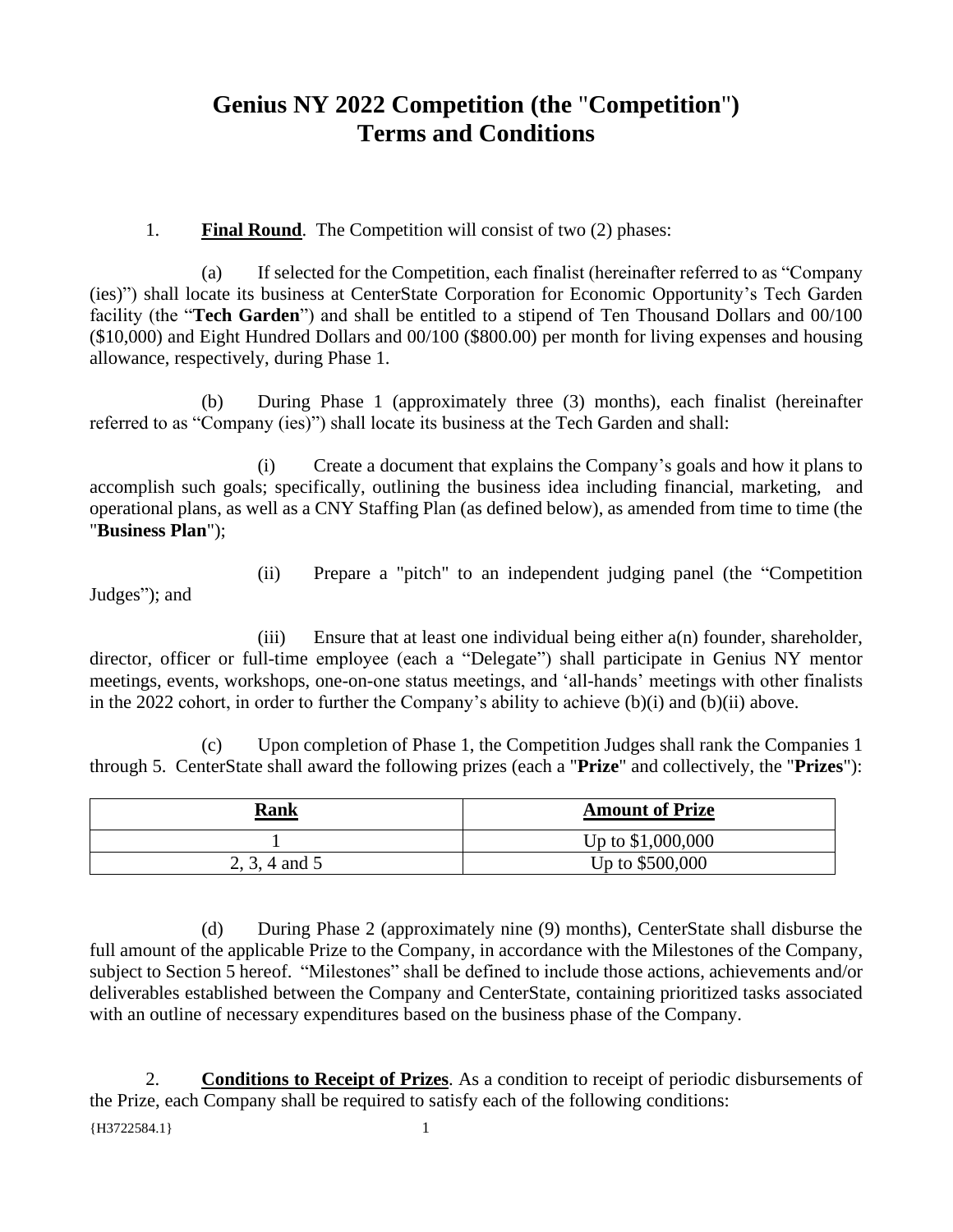(a) The Company is achieving its Milestones and is in compliance with the Business

Plan.

(b) The Company continues to participate (through at least one Delegate) in Genius NY mentor meetings, events, workshops, one-on-one status meetings, conferences, investor demo events, and 'all-hands' meetings with other finalists in the 2022 cohort, in order to further the Company's business development.

(c) The Company is in compliance with the eligibility requirements of the Competition established by CenterState ("Eligibility Requirements"), as amended from time to time, to the extent such requirements are not inconsistent with these GeniusNY Terms and Conditions.

(d) All statements contained in the Company's Genius NY application submitted to participate in the Competition ("**Genius Application**") shall be true and correct in all respects, unless otherwise disclosed in writing to CenterState.

(e) The Company shall have furnished to CenterState: (i) a copy of its incorporation/formation documents, together with all amendments, including a copy of its Bylaws, Shareholders Agreement, Operating Agreement, as the case may be, and such other similar documents, all in form and substance reasonably satisfactory to CenterState; (ii) an up-to-date capitalization chart current as of the date hereof listing all persons holding stock, membership interests or other equity in the Company and the amounts and/or percentages held by such persons; (iii) an up-to-date register, including the names and addresses, of the directors, managers, officers and key persons of the Company; (iv) such bills of sale of other documents as CenterState shall reasonably require showing that the Company has good, marketable and valid title to all of its operating assets, subject only to those liens and encumbrances which are reasonably acceptable to CenterState; (v) proof that all intellectual property necessary to operate the Company's business is owned or has been assigned or transferred to, or licensed by, the Company; (vi) an officers' certificate, affidavit or other statement stating that there are no actions, suits, proceedings or investigations pending or threatened against the Company to the best of its knowledge;

(vii) copies of all agreements with key personnel of the Company providing for the confidentiality of all Company property and key personnel's agreement not to compete with the business of the Company or solicit its customers or employees, in form reasonably satisfactory to CenterState; (viii) a certificate evidencing proof of insurance, as more particularly described below in Section 3(f) hereof; and (ix) a CNY Staffing Plan (defined below) covering the duration of the Competition identifying the Delegates who will be physically located in CNY to participate in the activities described in 2(b) above and meet the Residency Requirement (defined below).

(e) The Company agrees that it will maintain its business and operations within the counties of Cayuga County, Cortland County, Herkimer County, Jefferson County, Lewis County, Madison County, Oneida County, Onondaga County, Oswego County, Seneca County, St. Lawrence County and Tompkins County (the "**Twelve County Region**") during the term of the Competition ("Residency Requirement"). Company's Residency Requirement shall include maintaining a place of business in the Twelve County Region employing the number and type of full-time positions described in its Central New York staffing plan submitted as part of Company's application to the Competition, attached hereto as Exhibit A ("CNY Staffing Plan"). Company's Residency Requirement shall not be modified without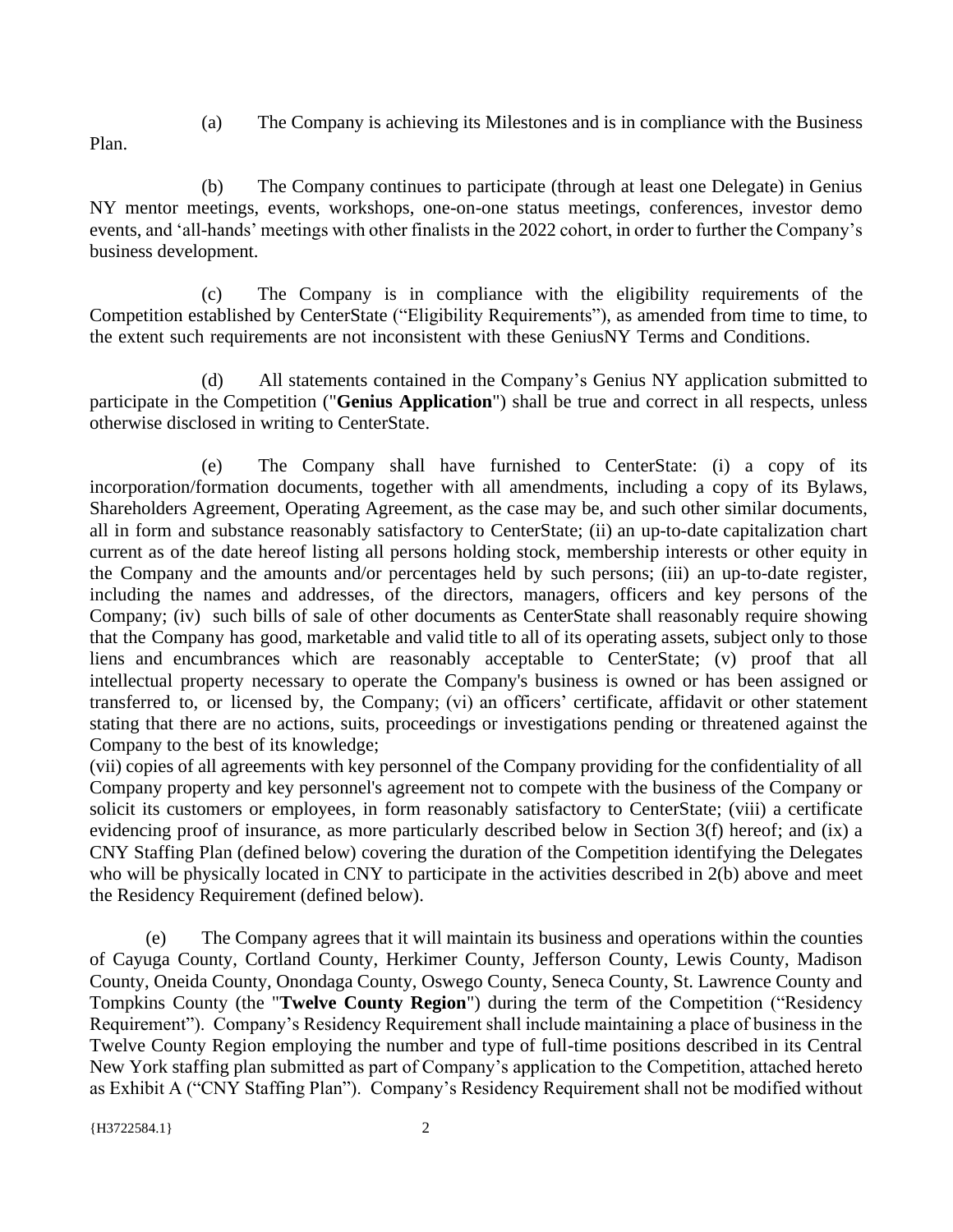the written consent of CenterState and under no circumstances shall include less than two full-time employees of Company for the duration of the Competition. If Company wins the \$1,000,000 Prize, its Residency Requirement shall provide that at least one person employed at Company's place of business in the Twelve County region shall be an officer of Company or other member of Company's leadership team, deemed suitable in the sole and absolute discretion of CenterState, for the duration of Phase 2 of the Competition.

(f) As consideration for the right to participate in the Competition, the Company shall execute and deliver to CenterState a simple agreement for future equity (the "**SAFE**"). The SAFE shall be substantially in the form provided by CenterState, modified, as necessary, to fit the Company's equity structure.

## 3. **Other Agreements**. The Company agrees that it will:

(a) Comply with all laws applicable to it and its business properties or assets, the rules of operation in effect from time to time at The Tech Garden as set out in the Tech Garden Member Handbook provided to the Company upon its arrival at the commencement of Phase 1 of the Competition, these Genius NY Terms and Conditions, and all terms and conditions of SAFE.

(b) Not transfer, assign or encumber any of the Company assets, including intellectual property without the prior written consent of CenterState, which consent shall not be unreasonably withheld.

(c) Not enter into a line of business which is substantially different from the business set forth in the Genius Application or otherwise approved in writing by CenterState as a result of Business Plan modification.

(d) Not adopt any plan of merger, consolidation or reorganization or file a petition under the Federal or State Bankruptcy Laws without prior written consent of CenterState, which consent shall not be unreasonably withheld.

(e) Maintain such customary insurance with a reputable insurance company, covering risks and hazards of such types and in such amounts as are customary for adequately-insured companies of similar size engaged in similar industries and lines of business.

(f) Ensure that the minute books and stock record books of the Company shall be complete and correct and be maintained in accordance with sound business practices. The Company shall keep adequate books, accounts and records in accordance with past custom and practice as used in the preparation of the financial statements, which books, accounts and records shall fairly present the financial condition and results of operations of the Company. All such minute books, stock record books, and accounts and records of the financial statements shall be made available to the CenterState upon its written request.

(g) Maintain under the laws of the state of its formation, its valid corporate existence and good standing and all permits necessary to the conduct of its business;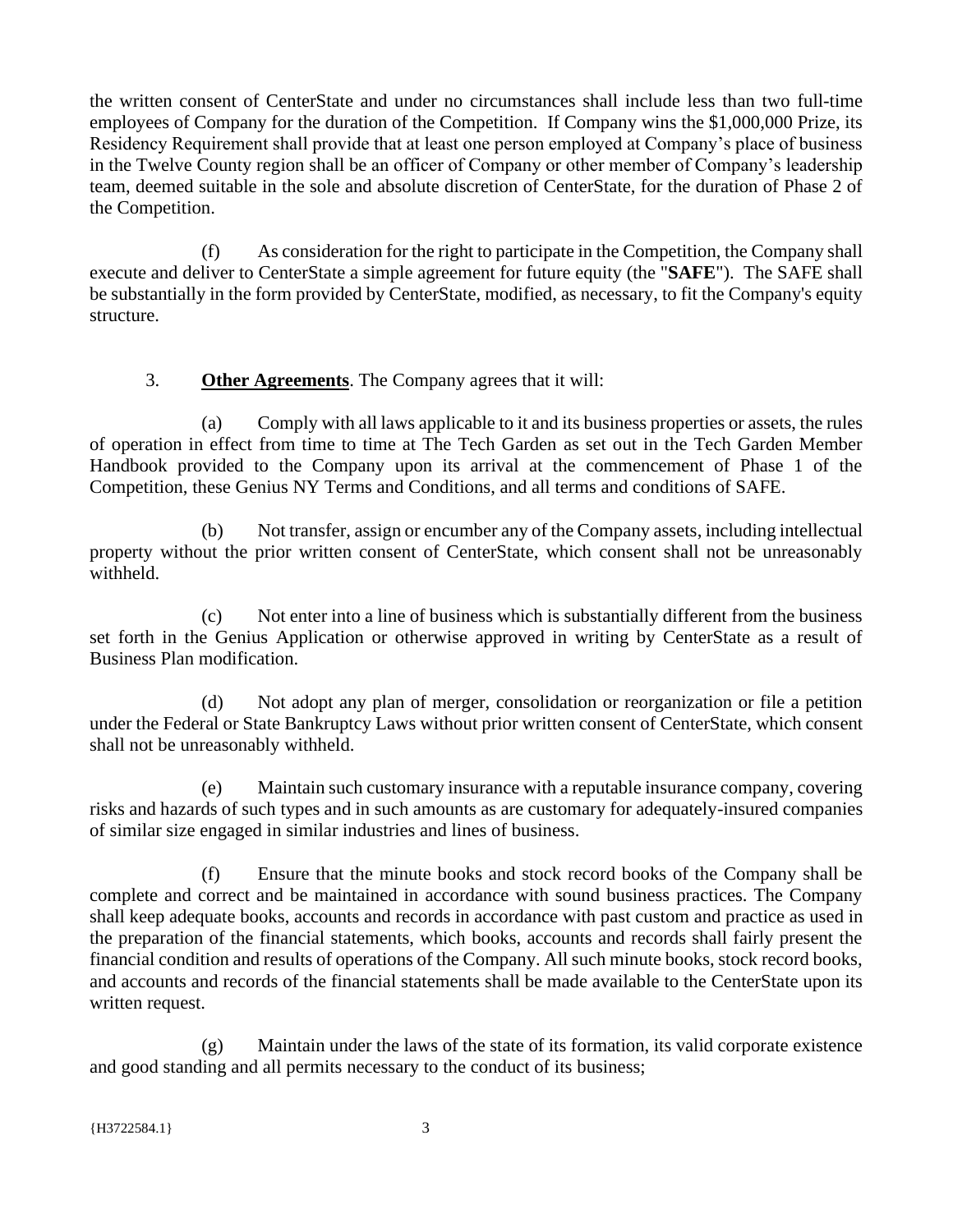(h) Comply with all contractual obligations and pay and discharge all (1) taxes due and owing by the Company and (2) all claims for labor, material and supplies;

(i) (1) own, exclusively all right, title and interest in and to, or have a valid license for, and maintain all intellectual property necessary to the conduct of its business, free and clear of encumbrances; (2) enter into and maintain in full force and effect binding, written agreements with every employee and independent contractor, whereby such employees and independent contractors (A) assign to the Company any ownership interest and right they may have in the intellectual property and (B) acknowledge the Company's exclusive ownership of all intellectual property; and (C) remain in full compliance with all legal requirements applicable to the intellectual property and the Company's ownership and use thereof;

(j) Other than in the ordinary course of business, not grant any license or sublicense of any intellectual property used in or necessary to the conduct of the business of the Company, without the prior written consent of CenterState;

(k) Ensure each shareholder, officer, director, member, manager, partner, employee, service provider, or other affiliate of the Company takes all action necessary to vest title to all intellectual property in the Company (including, without limitation, all patent, copyright, trade secret and other intellectual property rights);

(l) Deliver to CenterState, upon its written request, copies of all federal, state, local and foreign income, franchise and similar tax returns, for tax periods ending after December, 2021;

(m) Provide CenterState quarterly financial statements, including statements of income and cash flow and the financial position and balance sheet of the Company;

(n) Allow CenterState to disclose and/or reproduce (1) the Company (and each Company Delegate) name, pictures, voices, videos and participation in the Competition, (2) any written and/or visual materials and works of art that were created by the Company and/or that represent the Company and its work or likeness, including, but not limited to, pictures, photographs, audio and video recordings and digital images in all print and electronic form which may pertain to the Company and its activities with or regarding the Competition (collectively, the "Materials") for this same purpose. The Company understands and agrees that the Materials may be used in various print and digital publications, press releases, recruitment materials, social media platforms, and for other similar educational and marketing efforts on behalf of CenterState, and that CenterState cannot control how this information will be used once it is disclosed. Company shall obtain written consent to this sub-clause from each of its Delegates and provide a copy of same to CenterState upon request.

(o) From the period beginning as of the end date of the Competition, and ending on the exercise of the Financial Instrument, the Company shall grant CenterState "board observer" or similar rights.

Except for Section 3(o), the covenants and agreements set forth in this Section 3 shall remain in effect at all times during the Competition, and shall survive completion of the Competition until such time as the Company has drawn down all Prize money awarded to it.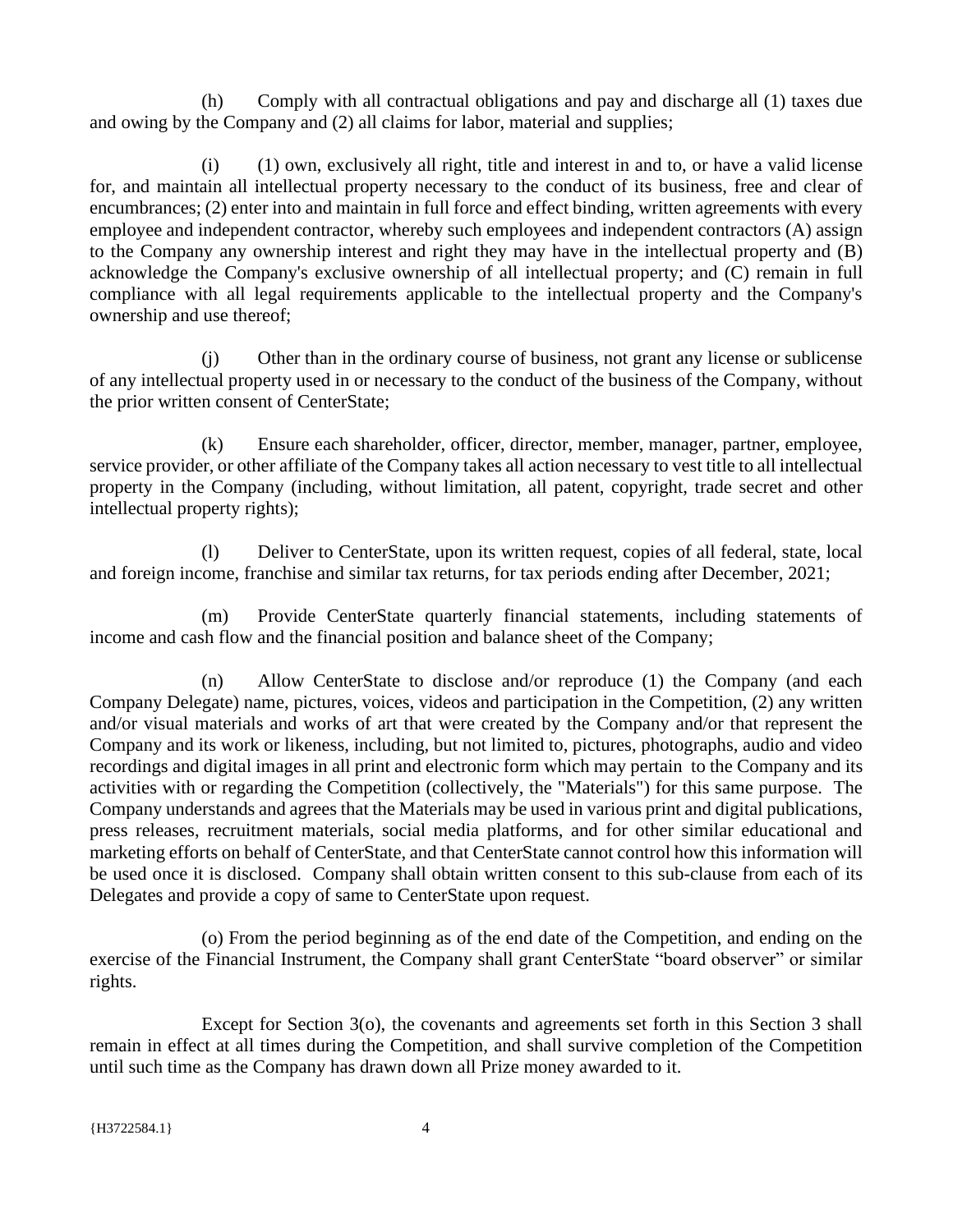4. **Special Representations, Warranties, and Covenants**. For so long as the Company remains in the Competition, the following representations, warranties, and covenants shall apply to the Company to the extent it maintains operations or its corporate domicile is located outside the United States:

(a) The Company represents, warrants and covenants that it is in compliance with the Foreign Account Tax Compliance Act ("**FATCA**"). To the extent Company conducts its operations outside the United States or commences the conduct of operations outside the United States, the Company represents, warrants and covenants that (i) it is a "non-financial foreign entity" within the meaning of FATCA and is not subject to withholding thereunder, (ii) Company shall provide CenterState the information required to complete Internal Revenue Service Form W-8BEN or W-8BEN-E, as applicable, and (iii) CenterState shall not be obligated to withhold from, for, or on behalf of the Company as workers' compensation, disability benefits, federal or state withholding taxes, or any other deductions required by any governmental agency;

(b) The Company represents, warrants and covenants that the Company, and its shareholders, partners, officers, directors, employees, agents, and anyone acting on its behalf (collectively, the "**Representatives**") are in compliance with all applicable anti-bribery and anti-corruption laws, including the United States Foreign Corrupt Practices Act, the UK Bribery Act 2010 and any local antibribery laws in any jurisdiction it operates (collectively, the "**Anti-Bribery Laws**"). Neither the Company nor any of its Representatives has, directly or indirectly, offered, paid, promised, or authorized the giving of money or anything of value to any official or employee of any governmental authority or instrumentality, or a public international organization, or any agency or subdivision thereof, or to any political party or official thereof or to any candidate for political office for the purpose of (i) influencing any act or decision of such person or entity in his, her or its official capacity, including a decision to do or omit to do any act in violation of his, her or its lawful duties or proper performance of functions; or (ii) inducing such person or entity to use his, her or its influence or position with any Government Entity or other person or entity to influence any act or decision, in order to obtain or retain business for, direct business to, or secure an improper advantage for the Company or CenterState.

(c) The Company represents, warrants and covenants that it, and its Representatives are in compliance with all laws administered by the United States Office of Foreign Assets Control or any other United States Government entity imposing economic sanctions and trade embargoes ("**Economic Sanctions Laws**") against designated countries, entities, and persons, including, without limitation, the Specially Designated Nationals and Blocked Persons List (collectively, "**Embargoed Targets**"). The Company further represents, warrants and covenants is not an Embargoed Target and Company shall not (i) directly or indirectly export, re-export, or otherwise deliver any goods, services, or technology, or any portion of the goods, services, or technology, to an Embargoed Target, or (ii) broker, finance, or otherwise facilitate any transaction, in violation of any Economic Sanctions Law.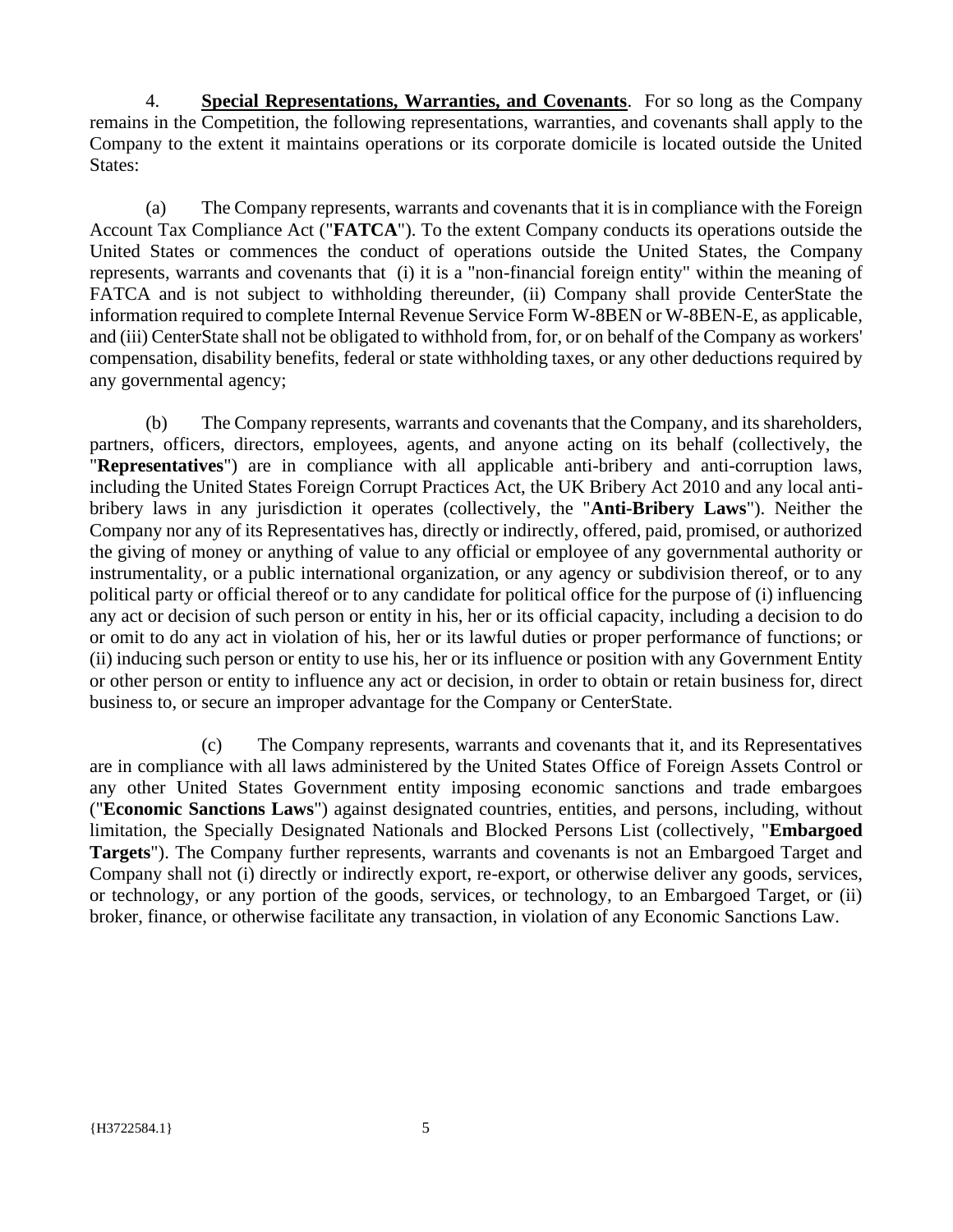(d) If Company is engaged in the United States in the business of operating, manufacturing, brokering, or conducting any value-added services of or in connection with items controlled by the International Traffic in Arms Regulations ("**ITAR**") or Export Administration Regulations ("**EAR**"), Company represents and warrants that it is registered with the Directorate of Defense Trade Controls, United States Department of Commerce, or other similar agency, and that it maintains an effective export/import compliance program in accordance with such regulations.

#### 5. **Withdrawal; Expulsion**.

(a) The Company may at any time elect to withdraw from the Competition upon thirty (30) days' written notice.

(b) CenterState may expel the Company from the Competition in the event the Company, after thirty (30) days' notice and failure to cure:

(i) fails to meet any of its obligations hereunder or otherwise breaches the Eligibility Requirements; or

(iii) acts in any manner that in the sole opinion of CenterState adversely affects the reputation of CenterState, Greater Syracuse Chamber of Commerce Economic Development Association, The Tech Garden, and any respective subsidiaries or affiliates thereof, or is convicted of, or pleads no contest to, a crime or misdemeanor involving acts of moral turpitude.

(c) In the event of either withdrawal or expulsion, pursuant to paragraph  $5(a)$  or  $5(b)$ :

(i) the Company shall have no further obligation to comply with its Business Plan nor perform the Milestones, and CenterState shall have no further obligation to award or disburse the Prize to the Company or pay stipends;

(ii) the Company shall refund to CenterState the Prize awarded hereunder and the Financial Instrument shall be cancelled; provided however if the Company is unable or does not refund to CenterState the Prize awarded hereunder, the Financial Instrument and obligations thereof shall remain in full force and effect; and

terminate.

(iii) all other obligations of the Company and CenterState hereunder shall

6. **Non-Recourse State Funding**. Company acknowledges and agrees that CenterState's obligations to make the Prize is contingent upon receipt of Genius NY 2022 program monies from Empire State Development Corporation in an amount sufficient to fund the Prizes.

7. **Disclaimer of Tax Treatment**. CenterState makes no representation or warranty of and disclaims the tax treatment of the Prize. The Company has been advised by CenterState to seek advice from its attorneys and accountants on the tax treatment of the Prize.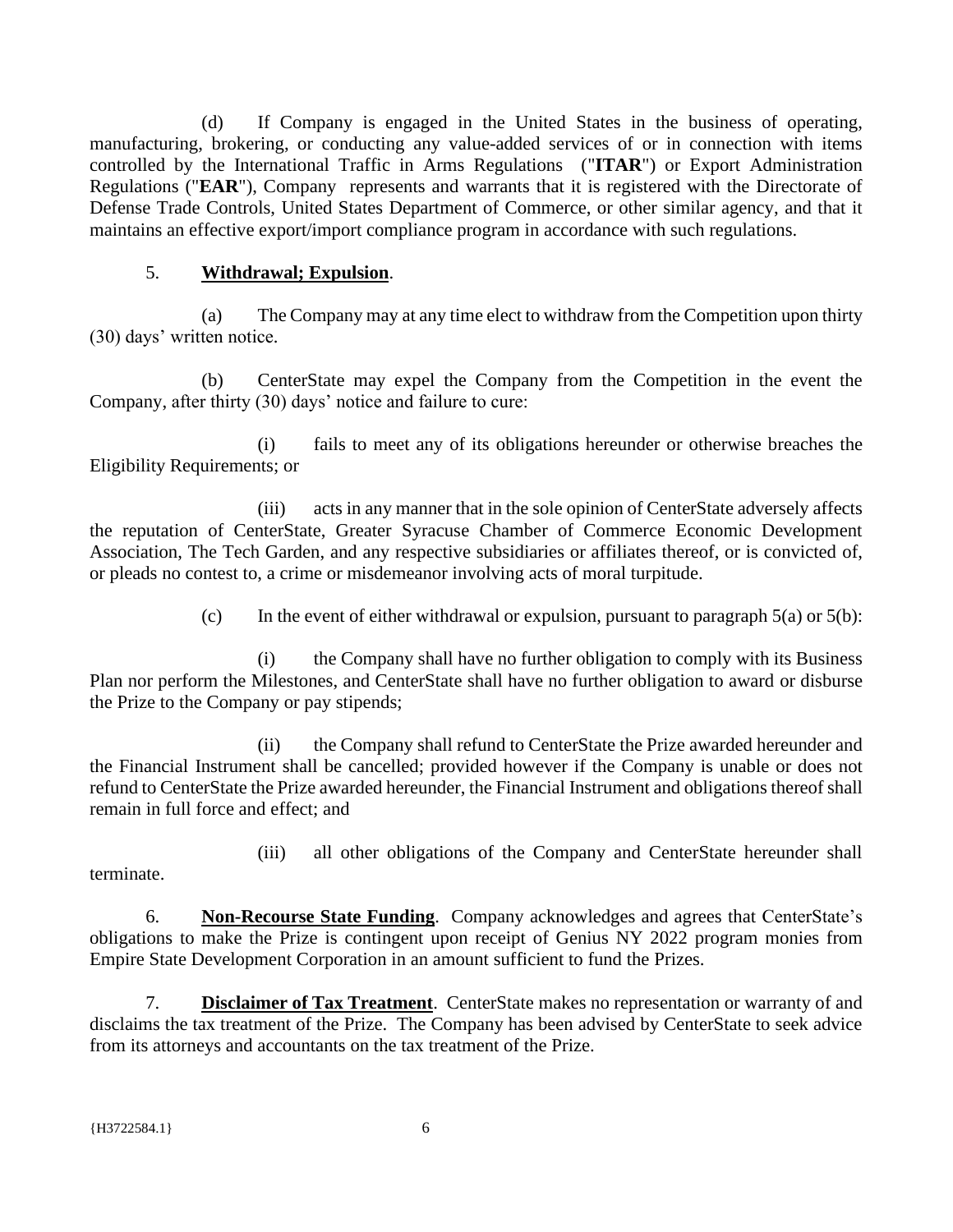8. **Indemnification**. The Company shall indemnify and defend CenterState and its affiliates and their respective representatives (collectively, the "**CenterState Indemnitees**") against, and shall hold each of them harmless from and against, and shall pay and reimburse each of them for, any and all losses incurred or sustained by, or imposed upon, the CenterState Indemnitees based upon, arising out of, with respect to or by reason of:

(a) any inaccuracy in or breach of any of the representations or warranties of the Company contained in these terms and conditions, the Genius Application or in any certificate or instrument delivered by or on behalf of the Company pursuant hereto; or

(b) any breach or non-fulfillment of any covenant, agreement or obligation to be performed by the Company pursuant to these Genius NY Terms and Conditions.

9. **Expenses**. Except as otherwise expressly provided herein, all costs and expenses, including, without limitation, fees and disbursements of counsel, financial advisors and accountants, incurred in connection with these Genius NY Terms and Conditions, and the transactions contemplated hereby shall be paid by the party incurring such costs and expenses, whether or not the Company remains in the Competition.

10. **Notices**. All notices, requests, consents, claims, demands, waivers and other communications hereunder shall be in writing and shall be deemed to have been given (a) when delivered by hand (with written confirmation of receipt); (b) when received by the addressee if sent by a nationally recognized overnight courier (receipt requested); (c) on the date sent by facsimile or e-mail of a PDF document (with confirmation of transmission) if sent during normal business hours of the recipient, and on the next business day if sent after normal business hours of the recipient or (d) on the third day after the date mailed, by certified or registered mail, return receipt requested, postage prepaid. Such communications must be sent: if to the Company, to the address specified in the Genius NY application, or such other address as may be communicated in writing to CenterState; and if to CenterState, to 115 W. Fayette Street, Syracuse, NY 13202, Attention: Director, Genius NY

11. **Headings**. The headings in these Genius NY Terms and Conditions are for reference only and shall not affect the interpretation of these Genius NY Terms and Conditions.

12. **Entire Agreement**. These Genius NY Terms and Conditions, together with the Financial Instrument and all documents incorporated herein by reference, constitute the sole and entire agreement of the parties with respect to the subject matter contained herein and therein, and supersede all prior and contemporaneous understandings and agreements, both written and oral, with respect to such subject matter.

13. **Successors and Assigns**. These Genius NY Terms and Conditions shall be binding upon and shall inure to the benefit of the parties hereto and their respective successors and permitted assigns. Neither party may assign its rights or obligations hereunder without the prior written consent of the other party, which consent shall not be unreasonably withheld or delayed. No assignment shall relieve the assigning party of any of its obligations hereunder.

14. **Amendment and Modification; Waiver**. These Genius NY Terms and Conditions may only be amended, modified or supplemented by an agreement in writing signed by each party hereto. No

{H3722584.1} 7